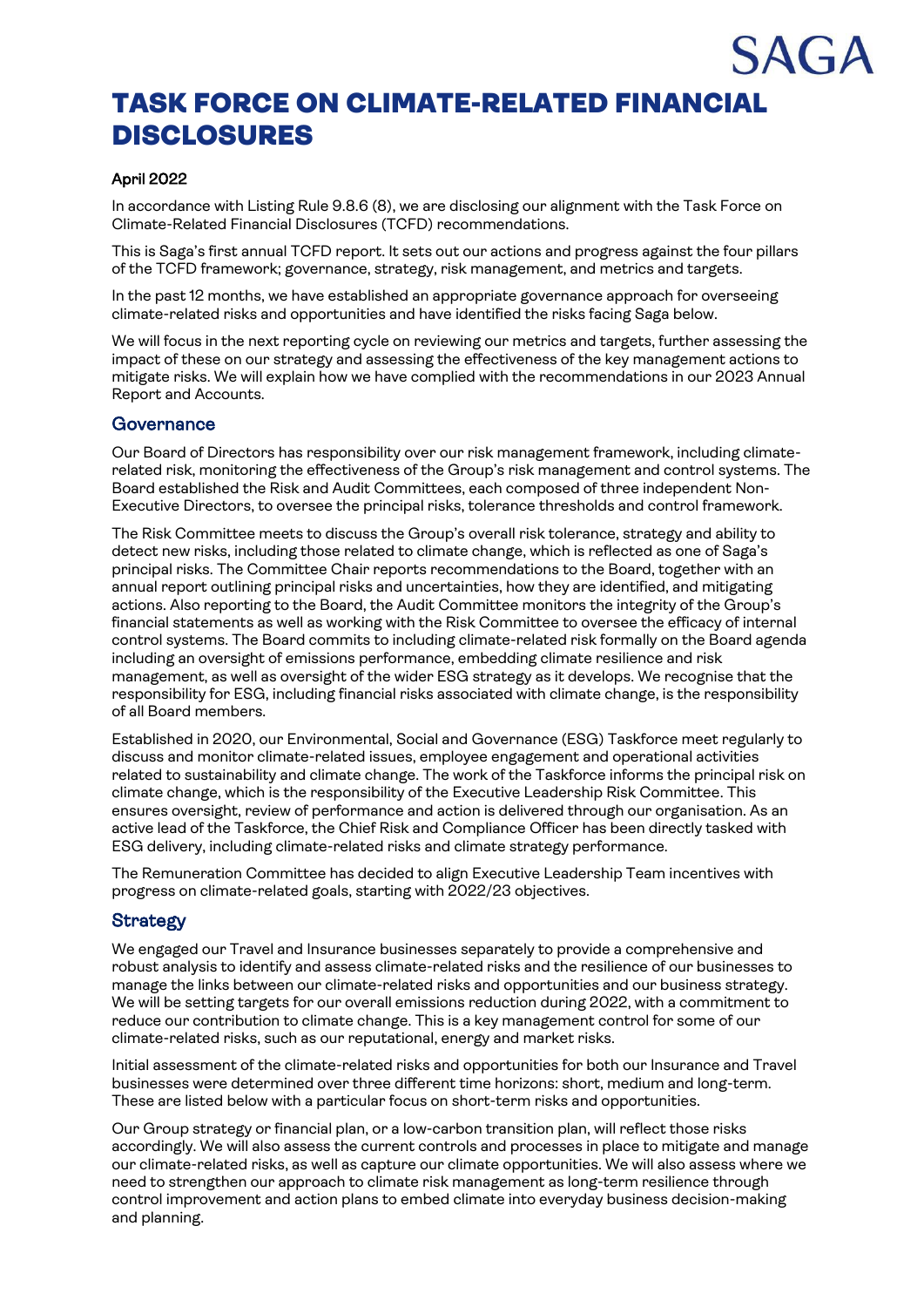

Saga acknowledges that climate risk and climate strategy are interrelated and should be managed in unison. The ESG Taskforce will take the next steps in 2022 to review climate resilience and control effectiveness to ensure an integrated approach to climate strategy and climate risk.

## Short-term risks and opportunities: 2021-2023

At the Group level, our business faces several short-term transition risks. However, it's worth noting that the first two of these short-term risks will only emerge if Government's are decisive with policy change. Otherwise, these short-term risks will become significant long-term risks:

- 1. Our Travel business will face short-term risks including increased fuel costs and financial strain on Saga's key third-party partners (such as airlines) as carbon taxation is used to drive climate transition, particularly on fossil-based fuels.
- 2. Direct and indirect carbon pricing and cost pass-on within the supply chain could reduce Saga's financial returns as upstream supply materials costs increase, specifically on energy and fuel-intensive materials.
- 3. Saga's market valuation may be impacted by investors challenging Saga's commitment to, or progress on, climate-change commitments.

In the short-term, as a Group, we have the following climate-related opportunities:

- 1. The Travel business can achieve a high ESG profile by responding to customers' interest in climate-related issues and by demonstrating a responsible and sustainable approach to ESG. This has the potential to enable increased investment capacity through new green financing opportunities.
- 2. For our ships, and our operations specifically, we can achieve increased climate leadership as well as a reduction in our carbon footprint by collaborating with new low carbon partners and exploring and taking advantage of fuel-efficient technologies.
- 3. We can reduce our exposure to the rising price of carbon by reducing our carbon footprint and contribution to climate change through, for example, utilising technology to optimise fuel consumption on our ships; implementing energy efficient air handling in our Enbrook office hub; and changing our colleague car scheme to hybrid or electric cars only.

#### Medium-term risks and opportunities: 2024-2035

According to our initial risk analysis, the Travel business faces the medium-term risk of increasing emissions regulations introducing burden on Cruise and Tour Operations suppliers and financial burden on Saga. Our Insurance business faces several more climate-related risks from 2024-2035: - for example seasonal diseases started, or accelerated, by climate drivers could impact payout for medical and travel insurance products as well as an increase in payouts for insured assets, and supply chain products covered in Saga's current and future policies (such as smart home technologies), damaged by climate-related extreme weather. The impacts of these include Saga's ability to quickly repair or replace insured physical assets, suppliers' ability to service the claim's replacement (especially given the rate of technological change in sustainable vehicles), and increased costs of products driving up the cost for Saga to repair or replace underlying insured assets.

#### Long-term risks and opportunities: 2036-2050

Our analysis indicated that both sides of our business will face climate-related physical risks which will materialise in the long-term. For Saga Travel, incidents of climate-related diseases might disrupt office-based and on-site operations, similar to the experiences of COVID-19. Additionally, acute events like extreme weather or chronic changes like sea level rises may damage critical supply chain locations used by our cruises including ports, airports or sightseeing tours causing disruption to operations, requiring Saga to cancel or reschedule trips resulting in revenue loss or increased costs. This same extreme weather damage could also affect the destinations for our holidays, food/beverage supply or entertainment, therefore limiting or changing our product offerings to our customers, potentially resulting in the loss of revenue for the Travel business. Linked to our short-term reputational risks, Saga will also face the long-term risk of changing consumer trends around low carbon travel options, shrinking the potential market for Saga if not addressed.

For our operations, physical risks, such as storms, may damage Saga's own offices, disrupting business operations and warmer temperatures, inducing a wetter climate, particularly in the UK, increase the likelihood of floods and damages to property.

Looking to long-term climate-related opportunities, the Insurance business has the opportunity to collaborate with low carbon partners, meeting partnership requirements from an ESG and climate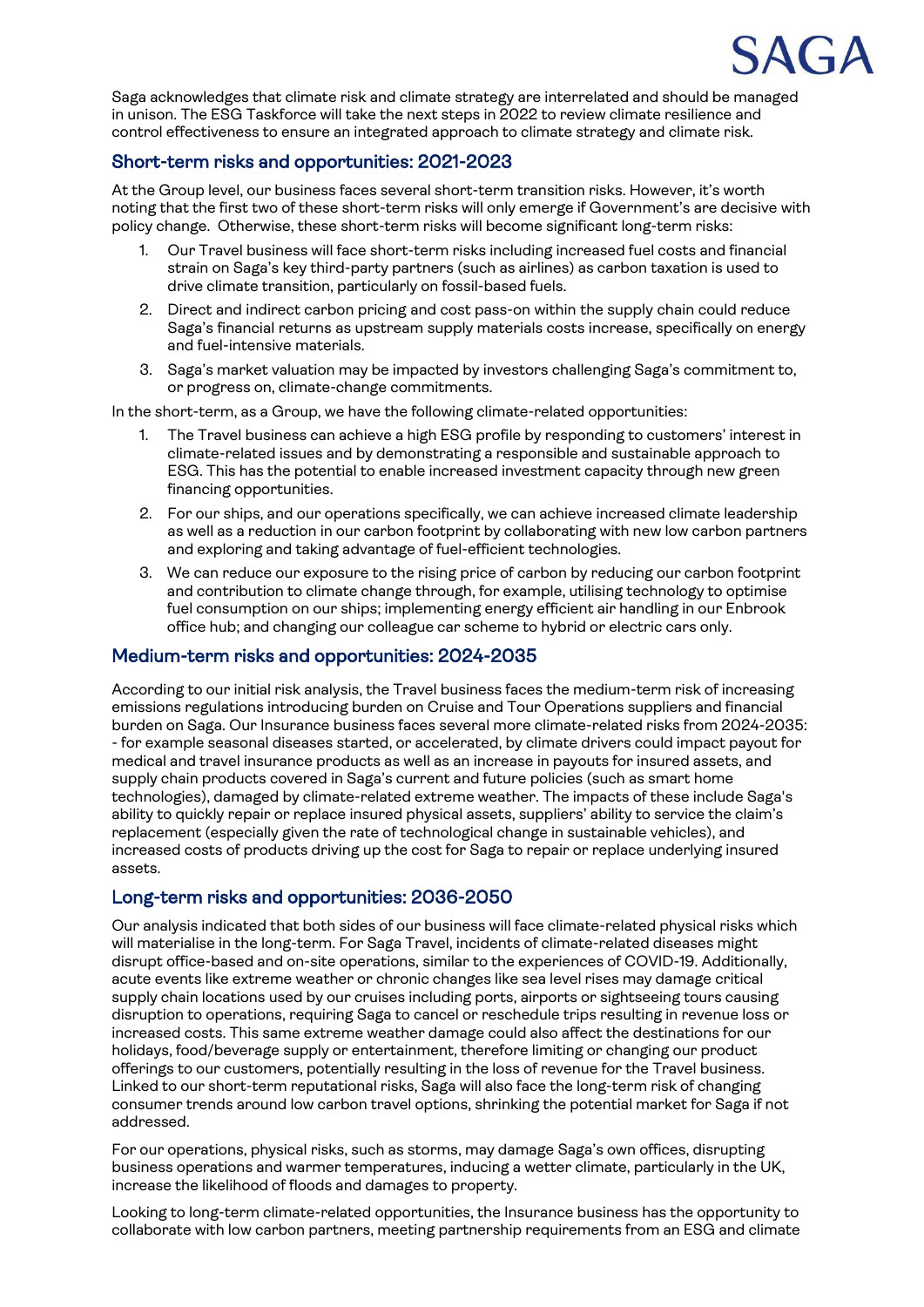

perspective and increasing the company's profile. Our Travel business could transform and adapt to climate change drivers of risks, creating company-wide, long-term resilience. The opportunity to be an industry leader will help Saga to mitigate market risk as well as capture the growing demand for low carbon travel and sustainable tourism. This could result in increased revenues and market share whilst being an active participant in the sustainable tourism market with a unique selling proposition and the opportunity to invest in low carbon travel research and innovation to support the long-term climate transition of the travel industry.

#### Risk management

To determine the risks detailed above, we carried out workshops and consulted with experts which enabled us to identify and assess the risks and opportunities we are faced with. Short, medium and long-term climate change risks are now managed as a principal risk for the Group.

The work we have commissioned has deepened our understanding, and we aim to continue maturing the framework and our mitigation responses over time.

#### Metrics and targets

We understand the critical importance of delivering sustainable growth and we have taken steps to measure our current impact on the environment and set targets to mitigate this. Our Energy and Carbon Statement has been prepared in accordance with our regulatory obligation to report greenhouse gas (GHG) emissions which can be found in the ESG section of our 2022 Annual Report and Accounts when it is published in May 2022. To ensure transparency and accuracy, we also commit to having our carbon footprint verified by a third party and our 2021 Carbon Disclosure Project report can be found on our corporate website

[\(www.corporate.saga.co.uk/media/1498/saga-cdp-submission-2021.pdf\)](http://www.corporate.saga.co.uk/media/1498/saga-cdp-submission-2021.pdf).

During the reporting period 1 February 2021 to 31 January 2022, our measured Scope 1 and 2 emissions (location-based) totalled 82,374 tCO<sub>2</sub>e and reported Scope 3 emissions totalled 2,385 tCO<sub>2</sub>e. This can be seen in more detail in our 2022 Annual Report and Accounts.

We will be setting clear targets for our carbon and GHG emissions, aligned to our business strategy. While year on year our Scope 1 and 2 emissions have increased by 118%, this can largely be attributed to an increase in marine fuel consumption by Saga's cruise ships as travel restrictions due to COVID-19 have been lifted, causing travel to significantly increase.

|                                          | 2021/22 emissions    | 2020/21 emissions    |
|------------------------------------------|----------------------|----------------------|
| <b>Emissions scope</b>                   | (tCO <sub>2</sub> e) | (tCO <sub>2</sub> e) |
| Scope 1                                  | 80,993               | 36,187               |
| Scope 2 (location-based)                 | 1,381                | 1,654                |
| Scope 2 (market-based)                   | 3                    | 8                    |
| <b>Total Scope 1 and 2</b>               | 82,374               | 37,841               |
| tCO <sub>2</sub> e per £m trading EBITDA | 1,263                | 481                  |
| Scope 3                                  | 2,385                | 1,333                |
| Total Scope 1, 2 and 3 (location-based)  | 84,759               | 39,173               |



#### **2021/22 GHG emissions progress (Scope 1, 2 and 3 tCO2e)**